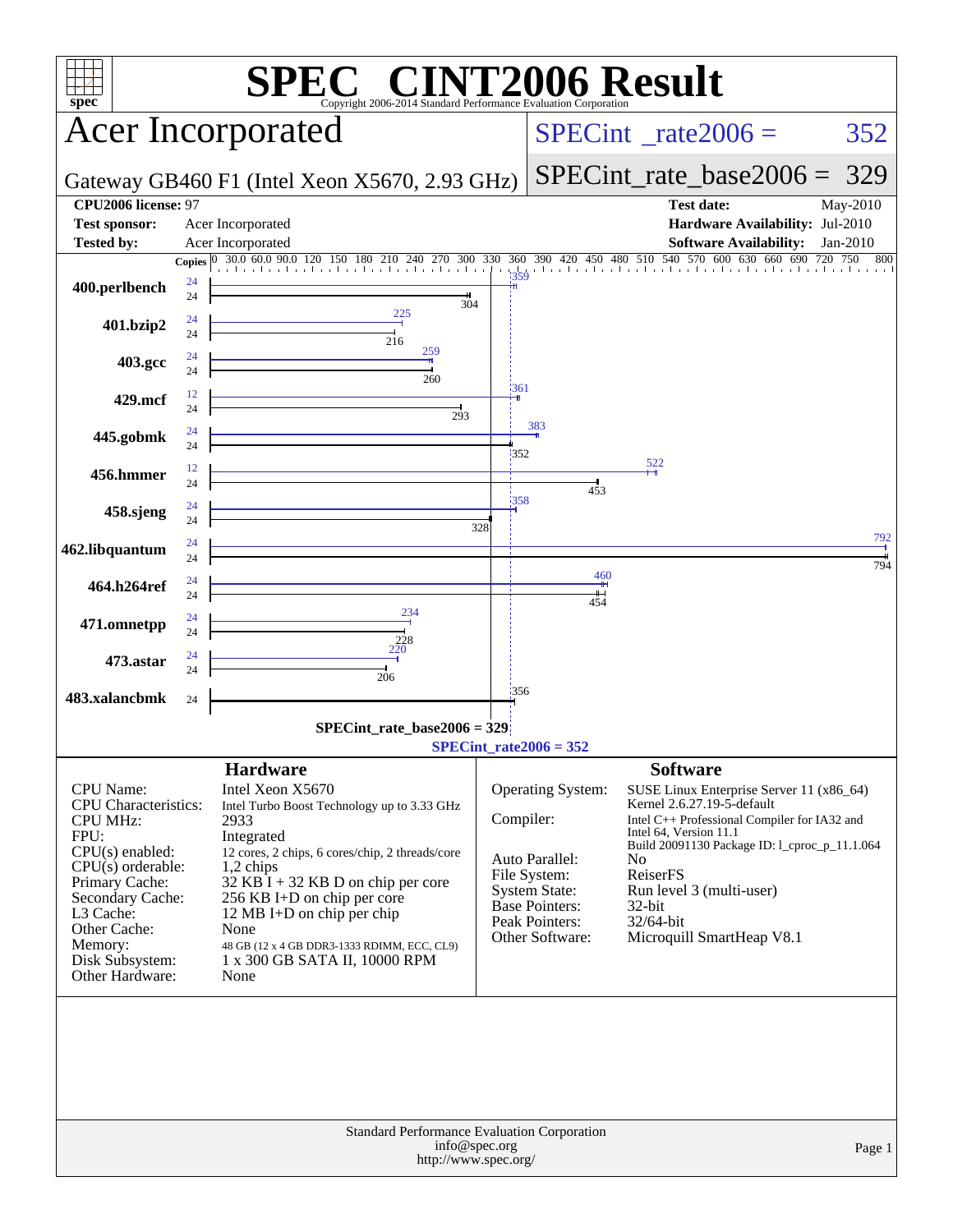

# **[SPEC CINT2006 Result](http://www.spec.org/auto/cpu2006/Docs/result-fields.html#SPECCINT2006Result)**

# Acer Incorporated

#### SPECint rate $2006 = 352$

Gateway GB460 F1 (Intel Xeon X5670, 2.93 GHz)

[SPECint\\_rate\\_base2006 =](http://www.spec.org/auto/cpu2006/Docs/result-fields.html#SPECintratebase2006) 329

**[CPU2006 license:](http://www.spec.org/auto/cpu2006/Docs/result-fields.html#CPU2006license)** 97 **[Test date:](http://www.spec.org/auto/cpu2006/Docs/result-fields.html#Testdate)** May-2010 **[Test sponsor:](http://www.spec.org/auto/cpu2006/Docs/result-fields.html#Testsponsor)** Acer Incorporated **[Hardware Availability:](http://www.spec.org/auto/cpu2006/Docs/result-fields.html#HardwareAvailability)** Jul-2010 **[Tested by:](http://www.spec.org/auto/cpu2006/Docs/result-fields.html#Testedby)** Acer Incorporated **[Software Availability:](http://www.spec.org/auto/cpu2006/Docs/result-fields.html#SoftwareAvailability)** Jan-2010

#### **[Results Table](http://www.spec.org/auto/cpu2006/Docs/result-fields.html#ResultsTable)**

|                                                                                                          | <b>Base</b>   |                |       |                |       |                |       |               | <b>Peak</b>    |              |                |              |                |              |  |
|----------------------------------------------------------------------------------------------------------|---------------|----------------|-------|----------------|-------|----------------|-------|---------------|----------------|--------------|----------------|--------------|----------------|--------------|--|
| <b>Benchmark</b>                                                                                         | <b>Copies</b> | <b>Seconds</b> | Ratio | <b>Seconds</b> | Ratio | <b>Seconds</b> | Ratio | <b>Copies</b> | <b>Seconds</b> | <b>Ratio</b> | <b>Seconds</b> | <b>Ratio</b> | <b>Seconds</b> | <b>Ratio</b> |  |
| 400.perlbench                                                                                            | 24            | 771            | 304   | 771            | 304   | 779            | 301   | 24            | 659            | 356          | 653            | 359          | 654            | <u>359</u>   |  |
| 401.bzip2                                                                                                | 24            | 1071           | 216   | 1070           | 216   | 1071           | 216   | 24            | 1029           | 225          | 1030           | 225          | 1029           | 225          |  |
| $403.\mathrm{gcc}$                                                                                       | 24            | 741            | 261   | 744            | 260   | 744            | 260   | 24            | 746            | 259          | 752            | 257          | 743            | 260          |  |
| $429$ .mcf                                                                                               | 24            | 748            | 293   | 746            | 293   | 744            | 294   | 12            | 304            | 361          | 302            | 362          | 304            | 360          |  |
| $445$ .gobmk                                                                                             | 24            | 712            | 354   | 715            | 352   | 717            | 351   | 24            | 655            | 385          | 660            | 382          | 658            | 383          |  |
| 456.hmmer                                                                                                | 24            | 494            | 453   | 494            | 453   | 492            | 455   | 12            | 214            | 523          | 215            | 522          | 218            | 513          |  |
| $458$ .sjeng                                                                                             | 24            | 889            | 327   | 886            | 328   | 881            | 329   | 24            | 812            | 358          | 812            | 358          | 810            | 359          |  |
| 462.libquantum                                                                                           | 24            | 628            | 791   | 626            | 794   | 626            | 794   | 24            | 628            | 791          | 628            | 792          | 628            | <u>792</u>   |  |
| 464.h264ref                                                                                              | 24            | 1147           | 463   | 1169           | 454   | 1173           | 453   | 24            | 1140           | 466          | 1154           | 460          | 1158           | 459          |  |
| 471.omnetpp                                                                                              | 24            | 660            | 227   | 659            | 228   | 659            | 228   | 24            | 640            | 234          | 641            | 234          | 640            | 234          |  |
| $473$ . astar                                                                                            | 24            | 817            | 206   | 819            | 206   | 818            | 206   | 24            | 767            | 220          | 767            | 220          | 768            | 219          |  |
| 483.xalancbmk                                                                                            | 24            | 465            | 356   | 464            | 357   | 465            | 356   | 24            | 465            | 356          | 464            | 357          | 465            | 356          |  |
| Results appear in the order in which they were run. Bold underlined text indicates a median measurement. |               |                |       |                |       |                |       |               |                |              |                |              |                |              |  |

#### **[Submit Notes](http://www.spec.org/auto/cpu2006/Docs/result-fields.html#SubmitNotes)**

The config file option 'submit' was used. numactl was used to bind copies to the cores

#### **[Operating System Notes](http://www.spec.org/auto/cpu2006/Docs/result-fields.html#OperatingSystemNotes)**

'ulimit -s unlimited' was used to set the stack size to unlimited prior to run

#### **[Platform Notes](http://www.spec.org/auto/cpu2006/Docs/result-fields.html#PlatformNotes)**

 Fan speed set to full Speed (ie. Enterprise Blade mode) with Smart Blade Console through CMM (Chassis Management Module)

#### **[General Notes](http://www.spec.org/auto/cpu2006/Docs/result-fields.html#GeneralNotes)**

Binaries were compiled on SLES 10 with Binutils 2.18.50.0.7.20080502

 The Acer AB460 F1, and Gateway GB460 F1 are electronically equivalent. This result was measured on Gateway GB460 F1.

## **[Base Compiler Invocation](http://www.spec.org/auto/cpu2006/Docs/result-fields.html#BaseCompilerInvocation)**

[C benchmarks](http://www.spec.org/auto/cpu2006/Docs/result-fields.html#Cbenchmarks): [icc -m32](http://www.spec.org/cpu2006/results/res2010q3/cpu2006-20100608-11640.flags.html#user_CCbase_intel_icc_32bit_5ff4a39e364c98233615fdd38438c6f2)

Continued on next page

Standard Performance Evaluation Corporation [info@spec.org](mailto:info@spec.org) <http://www.spec.org/>

Page 2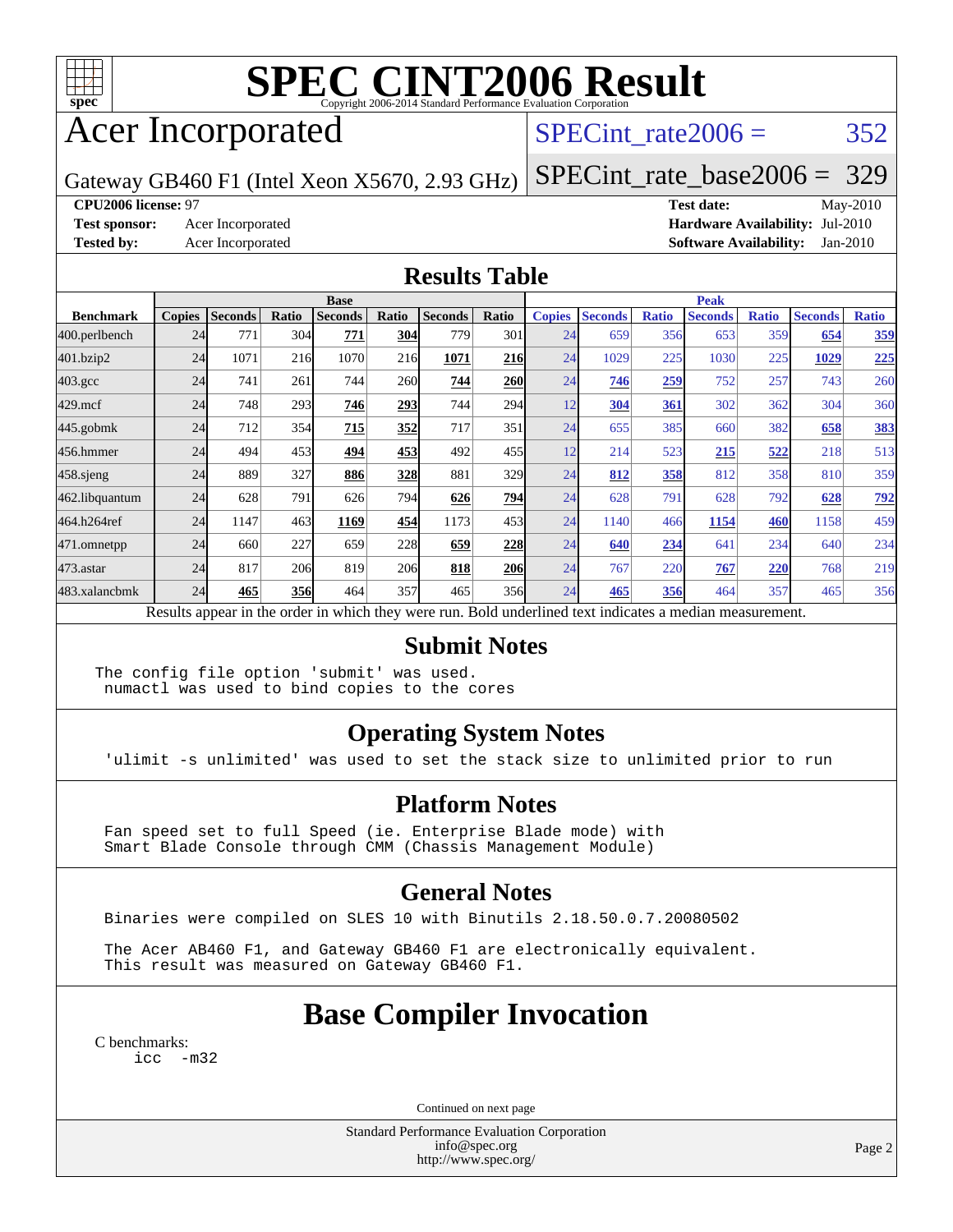| <b>SPEC CINT2006 Result</b><br>spec <sup>®</sup><br>Copyright 2006-2014 Standard Performance Evaluation Corporation                                                                                                                                                                         |                                                                                                                 |  |  |  |  |  |  |  |
|---------------------------------------------------------------------------------------------------------------------------------------------------------------------------------------------------------------------------------------------------------------------------------------------|-----------------------------------------------------------------------------------------------------------------|--|--|--|--|--|--|--|
| <b>Acer Incorporated</b>                                                                                                                                                                                                                                                                    | 352<br>$SPECint \ rate2006 =$                                                                                   |  |  |  |  |  |  |  |
| Gateway GB460 F1 (Intel Xeon X5670, 2.93 GHz)                                                                                                                                                                                                                                               | 329<br>$SPECint_rate_base2006 =$                                                                                |  |  |  |  |  |  |  |
| CPU2006 license: 97<br>Acer Incorporated<br><b>Test sponsor:</b><br><b>Tested by:</b><br>Acer Incorporated                                                                                                                                                                                  | <b>Test date:</b><br>May-2010<br>Hardware Availability: Jul-2010<br><b>Software Availability:</b><br>$Jan-2010$ |  |  |  |  |  |  |  |
| <b>Base Compiler Invocation (Continued)</b><br>$C_{++}$ benchmarks:<br>icpc -m32                                                                                                                                                                                                            |                                                                                                                 |  |  |  |  |  |  |  |
| <b>Base Portability Flags</b><br>400.perlbench: -DSPEC_CPU_LINUX_IA32<br>462.libquantum: - DSPEC_CPU_LINUX<br>483.xalancbmk: -DSPEC_CPU_LINUX                                                                                                                                               |                                                                                                                 |  |  |  |  |  |  |  |
| <b>Base Optimization Flags</b><br>C benchmarks:<br>-xSSE4.2 -ipo -03 -no-prec-div -static -opt-prefetch<br>$C_{++}$ benchmarks:<br>-xSSE4.2 -ipo -03 -no-prec-div -opt-prefetch -Wl,-z, muldefs<br>-L/home/cmplr/usr3/alrahate/cpu2006.1.1.ic11.1/libic11.1-32bit -lsmartheap               |                                                                                                                 |  |  |  |  |  |  |  |
| <b>Base Other Flags</b><br>C benchmarks:                                                                                                                                                                                                                                                    |                                                                                                                 |  |  |  |  |  |  |  |
| 403.gcc: -Dalloca=_alloca                                                                                                                                                                                                                                                                   |                                                                                                                 |  |  |  |  |  |  |  |
| <b>Peak Compiler Invocation</b><br>C benchmarks (except as noted below):<br>$\text{icc}$ $\text{-m32}$<br>$401.bzip2:$ icc $-m64$<br>456.hmmer: icc -m64<br>458.sjeng: icc -m64<br>462.libquantum: icc -m64<br>C++ benchmarks (except as noted below):<br>icpc -m32<br>473.astar: icpc -m64 |                                                                                                                 |  |  |  |  |  |  |  |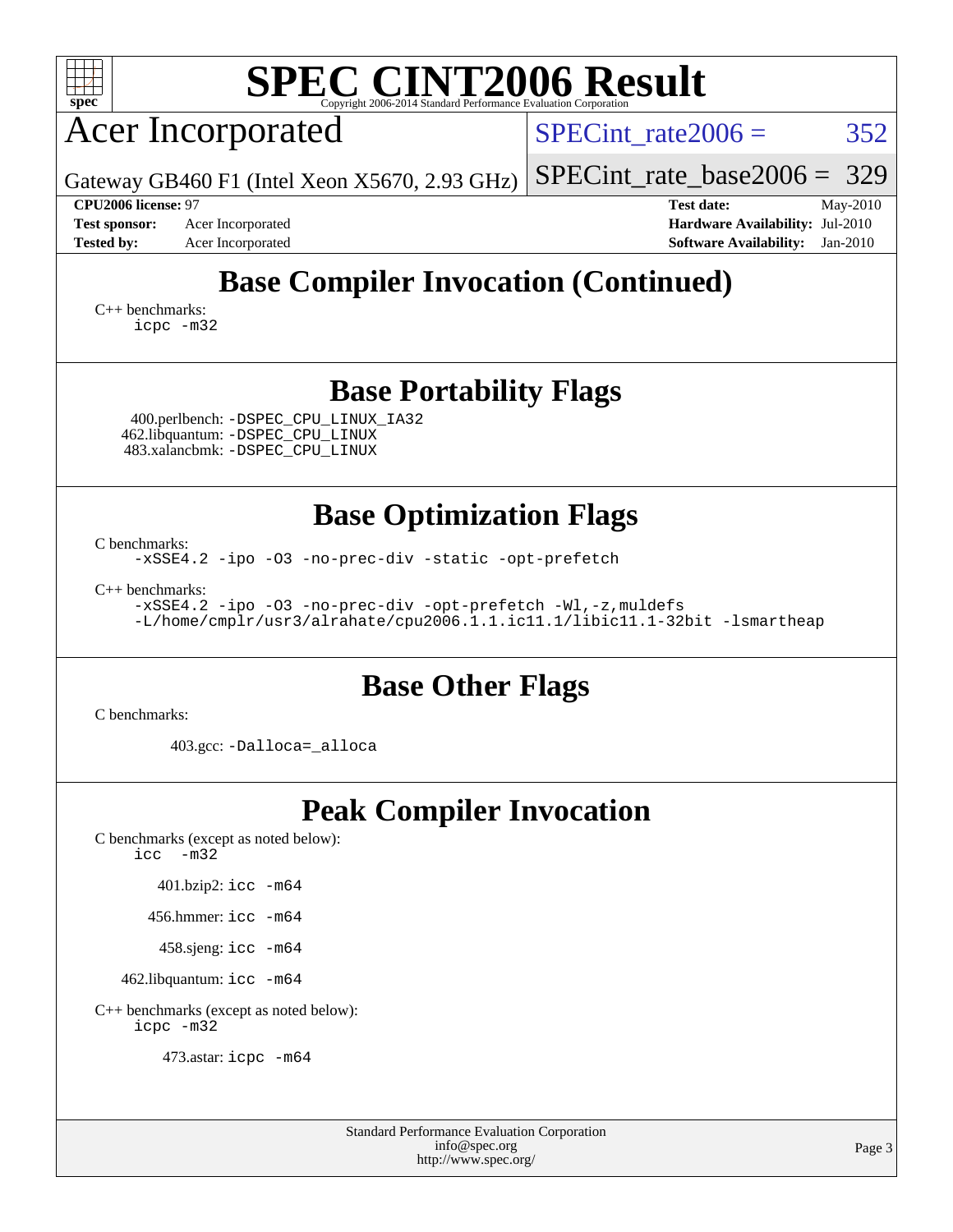

# **[SPEC CINT2006 Result](http://www.spec.org/auto/cpu2006/Docs/result-fields.html#SPECCINT2006Result)**

## Acer Incorporated

SPECint rate $2006 = 352$ 

Gateway GB460 F1 (Intel Xeon X5670, 2.93 GHz)

[SPECint\\_rate\\_base2006 =](http://www.spec.org/auto/cpu2006/Docs/result-fields.html#SPECintratebase2006) 329

**[CPU2006 license:](http://www.spec.org/auto/cpu2006/Docs/result-fields.html#CPU2006license)** 97 **[Test date:](http://www.spec.org/auto/cpu2006/Docs/result-fields.html#Testdate)** May-2010 **[Test sponsor:](http://www.spec.org/auto/cpu2006/Docs/result-fields.html#Testsponsor)** Acer Incorporated **Acer Incorporated <b>[Hardware Availability:](http://www.spec.org/auto/cpu2006/Docs/result-fields.html#HardwareAvailability)** Jul-2010 **[Tested by:](http://www.spec.org/auto/cpu2006/Docs/result-fields.html#Testedby)** Acer Incorporated **[Software Availability:](http://www.spec.org/auto/cpu2006/Docs/result-fields.html#SoftwareAvailability)** Jan-2010

#### **[Peak Portability Flags](http://www.spec.org/auto/cpu2006/Docs/result-fields.html#PeakPortabilityFlags)**

 400.perlbench: [-DSPEC\\_CPU\\_LINUX\\_IA32](http://www.spec.org/cpu2006/results/res2010q3/cpu2006-20100608-11640.flags.html#b400.perlbench_peakCPORTABILITY_DSPEC_CPU_LINUX_IA32) 401.bzip2: [-DSPEC\\_CPU\\_LP64](http://www.spec.org/cpu2006/results/res2010q3/cpu2006-20100608-11640.flags.html#suite_peakCPORTABILITY401_bzip2_DSPEC_CPU_LP64) 456.hmmer: [-DSPEC\\_CPU\\_LP64](http://www.spec.org/cpu2006/results/res2010q3/cpu2006-20100608-11640.flags.html#suite_peakCPORTABILITY456_hmmer_DSPEC_CPU_LP64) 458.sjeng: [-DSPEC\\_CPU\\_LP64](http://www.spec.org/cpu2006/results/res2010q3/cpu2006-20100608-11640.flags.html#suite_peakCPORTABILITY458_sjeng_DSPEC_CPU_LP64) 462.libquantum: [-DSPEC\\_CPU\\_LP64](http://www.spec.org/cpu2006/results/res2010q3/cpu2006-20100608-11640.flags.html#suite_peakCPORTABILITY462_libquantum_DSPEC_CPU_LP64) [-DSPEC\\_CPU\\_LINUX](http://www.spec.org/cpu2006/results/res2010q3/cpu2006-20100608-11640.flags.html#b462.libquantum_peakCPORTABILITY_DSPEC_CPU_LINUX) 473.astar: [-DSPEC\\_CPU\\_LP64](http://www.spec.org/cpu2006/results/res2010q3/cpu2006-20100608-11640.flags.html#suite_peakCXXPORTABILITY473_astar_DSPEC_CPU_LP64) 483.xalancbmk: [-DSPEC\\_CPU\\_LINUX](http://www.spec.org/cpu2006/results/res2010q3/cpu2006-20100608-11640.flags.html#b483.xalancbmk_peakCXXPORTABILITY_DSPEC_CPU_LINUX)

## **[Peak Optimization Flags](http://www.spec.org/auto/cpu2006/Docs/result-fields.html#PeakOptimizationFlags)**

[C benchmarks](http://www.spec.org/auto/cpu2006/Docs/result-fields.html#Cbenchmarks):

Standard Performance Evaluation Corporation [info@spec.org](mailto:info@spec.org) Page 4 400.perlbench: [-xSSE4.2](http://www.spec.org/cpu2006/results/res2010q3/cpu2006-20100608-11640.flags.html#user_peakPASS2_CFLAGSPASS2_LDCFLAGS400_perlbench_f-xSSE42_f91528193cf0b216347adb8b939d4107)(pass 2) [-prof-gen](http://www.spec.org/cpu2006/results/res2010q3/cpu2006-20100608-11640.flags.html#user_peakPASS1_CFLAGSPASS1_LDCFLAGS400_perlbench_prof_gen_e43856698f6ca7b7e442dfd80e94a8fc)(pass 1) [-ipo](http://www.spec.org/cpu2006/results/res2010q3/cpu2006-20100608-11640.flags.html#user_peakPASS2_CFLAGSPASS2_LDCFLAGS400_perlbench_f-ipo)(pass 2) [-O3](http://www.spec.org/cpu2006/results/res2010q3/cpu2006-20100608-11640.flags.html#user_peakPASS2_CFLAGSPASS2_LDCFLAGS400_perlbench_f-O3)(pass 2) [-no-prec-div](http://www.spec.org/cpu2006/results/res2010q3/cpu2006-20100608-11640.flags.html#user_peakPASS2_CFLAGSPASS2_LDCFLAGS400_perlbench_f-no-prec-div)(pass 2) [-static](http://www.spec.org/cpu2006/results/res2010q3/cpu2006-20100608-11640.flags.html#user_peakPASS2_CFLAGSPASS2_LDCFLAGS400_perlbench_f-static)(pass 2) [-prof-use](http://www.spec.org/cpu2006/results/res2010q3/cpu2006-20100608-11640.flags.html#user_peakPASS2_CFLAGSPASS2_LDCFLAGS400_perlbench_prof_use_bccf7792157ff70d64e32fe3e1250b55)(pass 2) [-ansi-alias](http://www.spec.org/cpu2006/results/res2010q3/cpu2006-20100608-11640.flags.html#user_peakCOPTIMIZE400_perlbench_f-ansi-alias) 401.bzip2: [-xSSE4.2](http://www.spec.org/cpu2006/results/res2010q3/cpu2006-20100608-11640.flags.html#user_peakPASS2_CFLAGSPASS2_LDCFLAGS401_bzip2_f-xSSE42_f91528193cf0b216347adb8b939d4107)(pass 2) [-prof-gen](http://www.spec.org/cpu2006/results/res2010q3/cpu2006-20100608-11640.flags.html#user_peakPASS1_CFLAGSPASS1_LDCFLAGS401_bzip2_prof_gen_e43856698f6ca7b7e442dfd80e94a8fc)(pass 1) [-ipo](http://www.spec.org/cpu2006/results/res2010q3/cpu2006-20100608-11640.flags.html#user_peakPASS2_CFLAGSPASS2_LDCFLAGS401_bzip2_f-ipo)(pass 2) [-O3](http://www.spec.org/cpu2006/results/res2010q3/cpu2006-20100608-11640.flags.html#user_peakPASS2_CFLAGSPASS2_LDCFLAGS401_bzip2_f-O3)(pass 2) [-no-prec-div](http://www.spec.org/cpu2006/results/res2010q3/cpu2006-20100608-11640.flags.html#user_peakPASS2_CFLAGSPASS2_LDCFLAGS401_bzip2_f-no-prec-div)(pass 2) [-static](http://www.spec.org/cpu2006/results/res2010q3/cpu2006-20100608-11640.flags.html#user_peakPASS2_CFLAGSPASS2_LDCFLAGS401_bzip2_f-static)(pass 2) [-prof-use](http://www.spec.org/cpu2006/results/res2010q3/cpu2006-20100608-11640.flags.html#user_peakPASS2_CFLAGSPASS2_LDCFLAGS401_bzip2_prof_use_bccf7792157ff70d64e32fe3e1250b55)(pass 2) [-opt-prefetch](http://www.spec.org/cpu2006/results/res2010q3/cpu2006-20100608-11640.flags.html#user_peakCOPTIMIZE401_bzip2_f-opt-prefetch) [-ansi-alias](http://www.spec.org/cpu2006/results/res2010q3/cpu2006-20100608-11640.flags.html#user_peakCOPTIMIZE401_bzip2_f-ansi-alias) [-auto-ilp32](http://www.spec.org/cpu2006/results/res2010q3/cpu2006-20100608-11640.flags.html#user_peakCOPTIMIZE401_bzip2_f-auto-ilp32) 403.gcc: [-xSSE4.2](http://www.spec.org/cpu2006/results/res2010q3/cpu2006-20100608-11640.flags.html#user_peakCOPTIMIZE403_gcc_f-xSSE42_f91528193cf0b216347adb8b939d4107) [-ipo](http://www.spec.org/cpu2006/results/res2010q3/cpu2006-20100608-11640.flags.html#user_peakCOPTIMIZE403_gcc_f-ipo) [-O3](http://www.spec.org/cpu2006/results/res2010q3/cpu2006-20100608-11640.flags.html#user_peakCOPTIMIZE403_gcc_f-O3) [-no-prec-div](http://www.spec.org/cpu2006/results/res2010q3/cpu2006-20100608-11640.flags.html#user_peakCOPTIMIZE403_gcc_f-no-prec-div) [-static](http://www.spec.org/cpu2006/results/res2010q3/cpu2006-20100608-11640.flags.html#user_peakCOPTIMIZE403_gcc_f-static) 429.mcf: [-xSSE4.2](http://www.spec.org/cpu2006/results/res2010q3/cpu2006-20100608-11640.flags.html#user_peakCOPTIMIZE429_mcf_f-xSSE42_f91528193cf0b216347adb8b939d4107) [-ipo](http://www.spec.org/cpu2006/results/res2010q3/cpu2006-20100608-11640.flags.html#user_peakCOPTIMIZE429_mcf_f-ipo) [-O3](http://www.spec.org/cpu2006/results/res2010q3/cpu2006-20100608-11640.flags.html#user_peakCOPTIMIZE429_mcf_f-O3) [-no-prec-div](http://www.spec.org/cpu2006/results/res2010q3/cpu2006-20100608-11640.flags.html#user_peakCOPTIMIZE429_mcf_f-no-prec-div) [-static](http://www.spec.org/cpu2006/results/res2010q3/cpu2006-20100608-11640.flags.html#user_peakCOPTIMIZE429_mcf_f-static) [-opt-prefetch](http://www.spec.org/cpu2006/results/res2010q3/cpu2006-20100608-11640.flags.html#user_peakCOPTIMIZE429_mcf_f-opt-prefetch) 445.gobmk: [-xSSE4.2](http://www.spec.org/cpu2006/results/res2010q3/cpu2006-20100608-11640.flags.html#user_peakPASS2_CFLAGSPASS2_LDCFLAGS445_gobmk_f-xSSE42_f91528193cf0b216347adb8b939d4107)(pass 2) [-prof-gen](http://www.spec.org/cpu2006/results/res2010q3/cpu2006-20100608-11640.flags.html#user_peakPASS1_CFLAGSPASS1_LDCFLAGS445_gobmk_prof_gen_e43856698f6ca7b7e442dfd80e94a8fc)(pass 1) [-prof-use](http://www.spec.org/cpu2006/results/res2010q3/cpu2006-20100608-11640.flags.html#user_peakPASS2_CFLAGSPASS2_LDCFLAGS445_gobmk_prof_use_bccf7792157ff70d64e32fe3e1250b55)(pass 2) [-O2](http://www.spec.org/cpu2006/results/res2010q3/cpu2006-20100608-11640.flags.html#user_peakCOPTIMIZE445_gobmk_f-O2) [-ipo](http://www.spec.org/cpu2006/results/res2010q3/cpu2006-20100608-11640.flags.html#user_peakCOPTIMIZE445_gobmk_f-ipo) [-no-prec-div](http://www.spec.org/cpu2006/results/res2010q3/cpu2006-20100608-11640.flags.html#user_peakCOPTIMIZE445_gobmk_f-no-prec-div) [-ansi-alias](http://www.spec.org/cpu2006/results/res2010q3/cpu2006-20100608-11640.flags.html#user_peakCOPTIMIZE445_gobmk_f-ansi-alias) 456.hmmer: [-xSSE4.2](http://www.spec.org/cpu2006/results/res2010q3/cpu2006-20100608-11640.flags.html#user_peakCOPTIMIZE456_hmmer_f-xSSE42_f91528193cf0b216347adb8b939d4107) [-ipo](http://www.spec.org/cpu2006/results/res2010q3/cpu2006-20100608-11640.flags.html#user_peakCOPTIMIZE456_hmmer_f-ipo) [-O3](http://www.spec.org/cpu2006/results/res2010q3/cpu2006-20100608-11640.flags.html#user_peakCOPTIMIZE456_hmmer_f-O3) [-no-prec-div](http://www.spec.org/cpu2006/results/res2010q3/cpu2006-20100608-11640.flags.html#user_peakCOPTIMIZE456_hmmer_f-no-prec-div) [-static](http://www.spec.org/cpu2006/results/res2010q3/cpu2006-20100608-11640.flags.html#user_peakCOPTIMIZE456_hmmer_f-static) [-unroll2](http://www.spec.org/cpu2006/results/res2010q3/cpu2006-20100608-11640.flags.html#user_peakCOPTIMIZE456_hmmer_f-unroll_784dae83bebfb236979b41d2422d7ec2) [-ansi-alias](http://www.spec.org/cpu2006/results/res2010q3/cpu2006-20100608-11640.flags.html#user_peakCOPTIMIZE456_hmmer_f-ansi-alias) [-auto-ilp32](http://www.spec.org/cpu2006/results/res2010q3/cpu2006-20100608-11640.flags.html#user_peakCOPTIMIZE456_hmmer_f-auto-ilp32) 458.sjeng: [-xSSE4.2](http://www.spec.org/cpu2006/results/res2010q3/cpu2006-20100608-11640.flags.html#user_peakPASS2_CFLAGSPASS2_LDCFLAGS458_sjeng_f-xSSE42_f91528193cf0b216347adb8b939d4107)(pass 2) [-prof-gen](http://www.spec.org/cpu2006/results/res2010q3/cpu2006-20100608-11640.flags.html#user_peakPASS1_CFLAGSPASS1_LDCFLAGS458_sjeng_prof_gen_e43856698f6ca7b7e442dfd80e94a8fc)(pass 1) [-ipo](http://www.spec.org/cpu2006/results/res2010q3/cpu2006-20100608-11640.flags.html#user_peakPASS2_CFLAGSPASS2_LDCFLAGS458_sjeng_f-ipo)(pass 2) [-O3](http://www.spec.org/cpu2006/results/res2010q3/cpu2006-20100608-11640.flags.html#user_peakPASS2_CFLAGSPASS2_LDCFLAGS458_sjeng_f-O3)(pass 2) [-no-prec-div](http://www.spec.org/cpu2006/results/res2010q3/cpu2006-20100608-11640.flags.html#user_peakPASS2_CFLAGSPASS2_LDCFLAGS458_sjeng_f-no-prec-div)(pass 2) [-static](http://www.spec.org/cpu2006/results/res2010q3/cpu2006-20100608-11640.flags.html#user_peakPASS2_CFLAGSPASS2_LDCFLAGS458_sjeng_f-static)(pass 2) [-prof-use](http://www.spec.org/cpu2006/results/res2010q3/cpu2006-20100608-11640.flags.html#user_peakPASS2_CFLAGSPASS2_LDCFLAGS458_sjeng_prof_use_bccf7792157ff70d64e32fe3e1250b55)(pass 2) [-unroll4](http://www.spec.org/cpu2006/results/res2010q3/cpu2006-20100608-11640.flags.html#user_peakCOPTIMIZE458_sjeng_f-unroll_4e5e4ed65b7fd20bdcd365bec371b81f) [-auto-ilp32](http://www.spec.org/cpu2006/results/res2010q3/cpu2006-20100608-11640.flags.html#user_peakCOPTIMIZE458_sjeng_f-auto-ilp32) 462.libquantum: [-xSSE4.2](http://www.spec.org/cpu2006/results/res2010q3/cpu2006-20100608-11640.flags.html#user_peakCOPTIMIZE462_libquantum_f-xSSE42_f91528193cf0b216347adb8b939d4107) [-ipo](http://www.spec.org/cpu2006/results/res2010q3/cpu2006-20100608-11640.flags.html#user_peakCOPTIMIZE462_libquantum_f-ipo) [-O3](http://www.spec.org/cpu2006/results/res2010q3/cpu2006-20100608-11640.flags.html#user_peakCOPTIMIZE462_libquantum_f-O3) [-no-prec-div](http://www.spec.org/cpu2006/results/res2010q3/cpu2006-20100608-11640.flags.html#user_peakCOPTIMIZE462_libquantum_f-no-prec-div) [-static](http://www.spec.org/cpu2006/results/res2010q3/cpu2006-20100608-11640.flags.html#user_peakCOPTIMIZE462_libquantum_f-static) [-auto-ilp32](http://www.spec.org/cpu2006/results/res2010q3/cpu2006-20100608-11640.flags.html#user_peakCOPTIMIZE462_libquantum_f-auto-ilp32) [-opt-prefetch](http://www.spec.org/cpu2006/results/res2010q3/cpu2006-20100608-11640.flags.html#user_peakCOPTIMIZE462_libquantum_f-opt-prefetch) 464.h264ref: [-xSSE4.2](http://www.spec.org/cpu2006/results/res2010q3/cpu2006-20100608-11640.flags.html#user_peakPASS2_CFLAGSPASS2_LDCFLAGS464_h264ref_f-xSSE42_f91528193cf0b216347adb8b939d4107)(pass 2) [-prof-gen](http://www.spec.org/cpu2006/results/res2010q3/cpu2006-20100608-11640.flags.html#user_peakPASS1_CFLAGSPASS1_LDCFLAGS464_h264ref_prof_gen_e43856698f6ca7b7e442dfd80e94a8fc)(pass 1) [-ipo](http://www.spec.org/cpu2006/results/res2010q3/cpu2006-20100608-11640.flags.html#user_peakPASS2_CFLAGSPASS2_LDCFLAGS464_h264ref_f-ipo)(pass 2) [-O3](http://www.spec.org/cpu2006/results/res2010q3/cpu2006-20100608-11640.flags.html#user_peakPASS2_CFLAGSPASS2_LDCFLAGS464_h264ref_f-O3)(pass 2) [-no-prec-div](http://www.spec.org/cpu2006/results/res2010q3/cpu2006-20100608-11640.flags.html#user_peakPASS2_CFLAGSPASS2_LDCFLAGS464_h264ref_f-no-prec-div)(pass 2) [-static](http://www.spec.org/cpu2006/results/res2010q3/cpu2006-20100608-11640.flags.html#user_peakPASS2_CFLAGSPASS2_LDCFLAGS464_h264ref_f-static)(pass 2) [-prof-use](http://www.spec.org/cpu2006/results/res2010q3/cpu2006-20100608-11640.flags.html#user_peakPASS2_CFLAGSPASS2_LDCFLAGS464_h264ref_prof_use_bccf7792157ff70d64e32fe3e1250b55)(pass 2) [-unroll2](http://www.spec.org/cpu2006/results/res2010q3/cpu2006-20100608-11640.flags.html#user_peakCOPTIMIZE464_h264ref_f-unroll_784dae83bebfb236979b41d2422d7ec2) [-ansi-alias](http://www.spec.org/cpu2006/results/res2010q3/cpu2006-20100608-11640.flags.html#user_peakCOPTIMIZE464_h264ref_f-ansi-alias) [C++ benchmarks:](http://www.spec.org/auto/cpu2006/Docs/result-fields.html#CXXbenchmarks) 471.omnetpp: [-xSSE4.2](http://www.spec.org/cpu2006/results/res2010q3/cpu2006-20100608-11640.flags.html#user_peakPASS2_CXXFLAGSPASS2_LDCXXFLAGS471_omnetpp_f-xSSE42_f91528193cf0b216347adb8b939d4107)(pass 2) [-prof-gen](http://www.spec.org/cpu2006/results/res2010q3/cpu2006-20100608-11640.flags.html#user_peakPASS1_CXXFLAGSPASS1_LDCXXFLAGS471_omnetpp_prof_gen_e43856698f6ca7b7e442dfd80e94a8fc)(pass 1) [-ipo](http://www.spec.org/cpu2006/results/res2010q3/cpu2006-20100608-11640.flags.html#user_peakPASS2_CXXFLAGSPASS2_LDCXXFLAGS471_omnetpp_f-ipo)(pass 2) [-O3](http://www.spec.org/cpu2006/results/res2010q3/cpu2006-20100608-11640.flags.html#user_peakPASS2_CXXFLAGSPASS2_LDCXXFLAGS471_omnetpp_f-O3)(pass 2) [-no-prec-div](http://www.spec.org/cpu2006/results/res2010q3/cpu2006-20100608-11640.flags.html#user_peakPASS2_CXXFLAGSPASS2_LDCXXFLAGS471_omnetpp_f-no-prec-div)(pass 2) [-prof-use](http://www.spec.org/cpu2006/results/res2010q3/cpu2006-20100608-11640.flags.html#user_peakPASS2_CXXFLAGSPASS2_LDCXXFLAGS471_omnetpp_prof_use_bccf7792157ff70d64e32fe3e1250b55)(pass 2) [-ansi-alias](http://www.spec.org/cpu2006/results/res2010q3/cpu2006-20100608-11640.flags.html#user_peakCXXOPTIMIZE471_omnetpp_f-ansi-alias) [-opt-ra-region-strategy=block](http://www.spec.org/cpu2006/results/res2010q3/cpu2006-20100608-11640.flags.html#user_peakCXXOPTIMIZE471_omnetpp_f-opt-ra-region-strategy-block_a0a37c372d03933b2a18d4af463c1f69) [-Wl,-z,muldefs](http://www.spec.org/cpu2006/results/res2010q3/cpu2006-20100608-11640.flags.html#user_peakEXTRA_LDFLAGS471_omnetpp_link_force_multiple1_74079c344b956b9658436fd1b6dd3a8a) [-L/home/cmplr/usr3/alrahate/cpu2006.1.1.ic11.1/libic11.1-32bit -lsmartheap](http://www.spec.org/cpu2006/results/res2010q3/cpu2006-20100608-11640.flags.html#user_peakEXTRA_LIBS471_omnetpp_SmartHeap_d86dffe4a79b79ef8890d5cce17030c3) Continued on next page

<http://www.spec.org/>